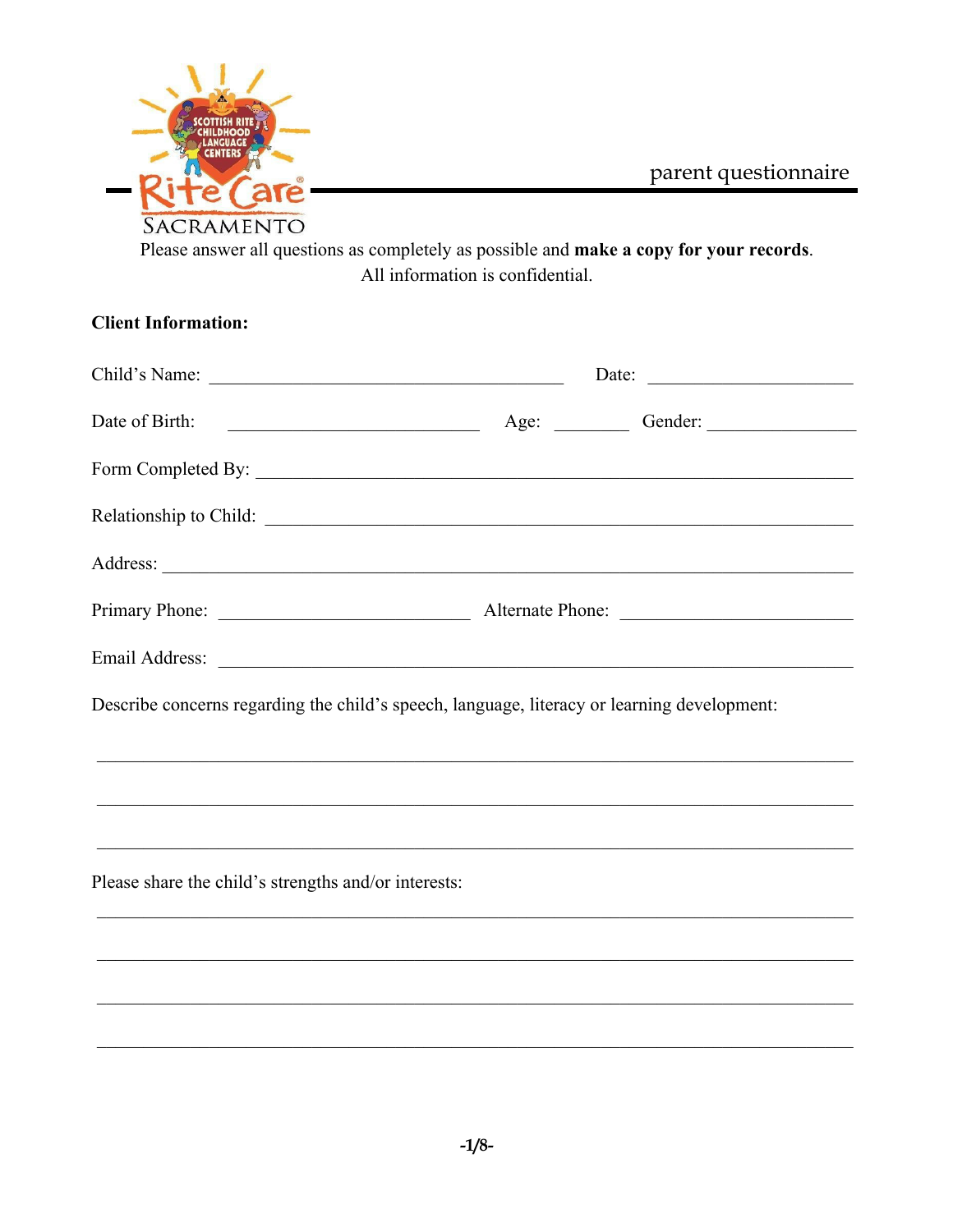# **Family Information:**

| Address: | <u> 1989 - Andrea Barbara, poeta espainiar político e a contrar a contrar a contrar a contrar a contrar a contra</u>                            |     |                                                                                 |                     |
|----------|-------------------------------------------------------------------------------------------------------------------------------------------------|-----|---------------------------------------------------------------------------------|---------------------|
|          | Home Phone:                                                                                                                                     |     | Cell Phone:                                                                     |                     |
|          |                                                                                                                                                 |     |                                                                                 |                     |
|          |                                                                                                                                                 |     |                                                                                 |                     |
|          |                                                                                                                                                 |     |                                                                                 |                     |
|          |                                                                                                                                                 |     |                                                                                 |                     |
|          | Home Phone:                                                                                                                                     |     | Cell Phone:                                                                     |                     |
|          |                                                                                                                                                 |     |                                                                                 |                     |
|          |                                                                                                                                                 |     |                                                                                 |                     |
|          | Child lives with:                                                                                                                               |     |                                                                                 |                     |
|          | <b>Birth Parents</b>                                                                                                                            |     | <b>Foster Parents</b>                                                           | <b>One Parent</b>   |
|          | <b>Adoptive Parents</b>                                                                                                                         |     | Parent and Stepparent                                                           | Other               |
|          | Other children/ extended family living in the household:<br>Name                                                                                | Age | Relationship                                                                    | Grade               |
| 1.       |                                                                                                                                                 |     |                                                                                 |                     |
| 2.       | <u> 1990 - Johann Barbara, martxa al</u>                                                                                                        |     |                                                                                 |                     |
| 3.       |                                                                                                                                                 |     |                                                                                 |                     |
| 4.       |                                                                                                                                                 |     |                                                                                 |                     |
|          |                                                                                                                                                 |     | Please note any family history of the following (immediate or extended family)? |                     |
|          | Speech/Language Delays<br>Learning Difficulties                                                                                                 |     | Reading difficulty/Dyslexia<br><b>Hearing Loss</b>                              | <b>ADD</b><br>Other |
|          | Is there a second language spoken in the home? Yes / No<br>If yes, which language(s)?<br>Which language does the child prefer to speak at home? |     |                                                                                 |                     |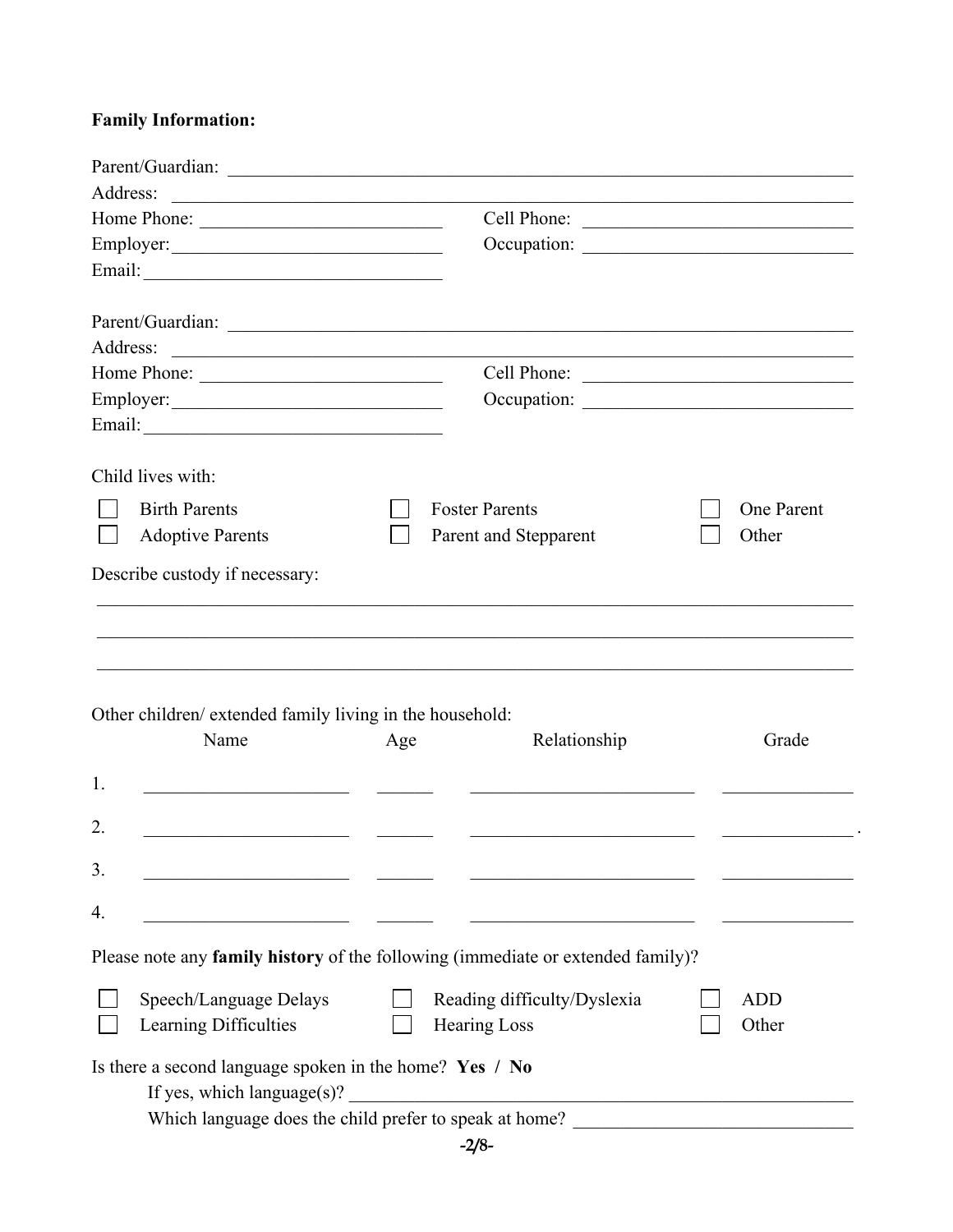## **Birth & Medical History:**

| Any illnesses or accidents during pregnancy? Yes / No (If yes, please explain) |                                                                                                                                                                                      |  |  |  |
|--------------------------------------------------------------------------------|--------------------------------------------------------------------------------------------------------------------------------------------------------------------------------------|--|--|--|
|                                                                                | Length of Pregnancy: Duration of Labor: Birthweight:                                                                                                                                 |  |  |  |
|                                                                                | Was delivery considered normal? Yes / No (If no, please explain)                                                                                                                     |  |  |  |
|                                                                                |                                                                                                                                                                                      |  |  |  |
|                                                                                | Please note any conditions/complications shortly after birth.<br>Jaundice<br>Low Apgar scores<br>Drug additions<br>NICU stay<br>Other                                                |  |  |  |
|                                                                                | Does the child have any pertinent medical history or diagnosis? Yes / No<br>If yes, please mark and explain<br>Seizures <u>and a communication</u><br>Diabetes<br>Sleep Difficulties |  |  |  |
|                                                                                | Does the child have any known food allergies? Yes / No (If yes, please list and describe)                                                                                            |  |  |  |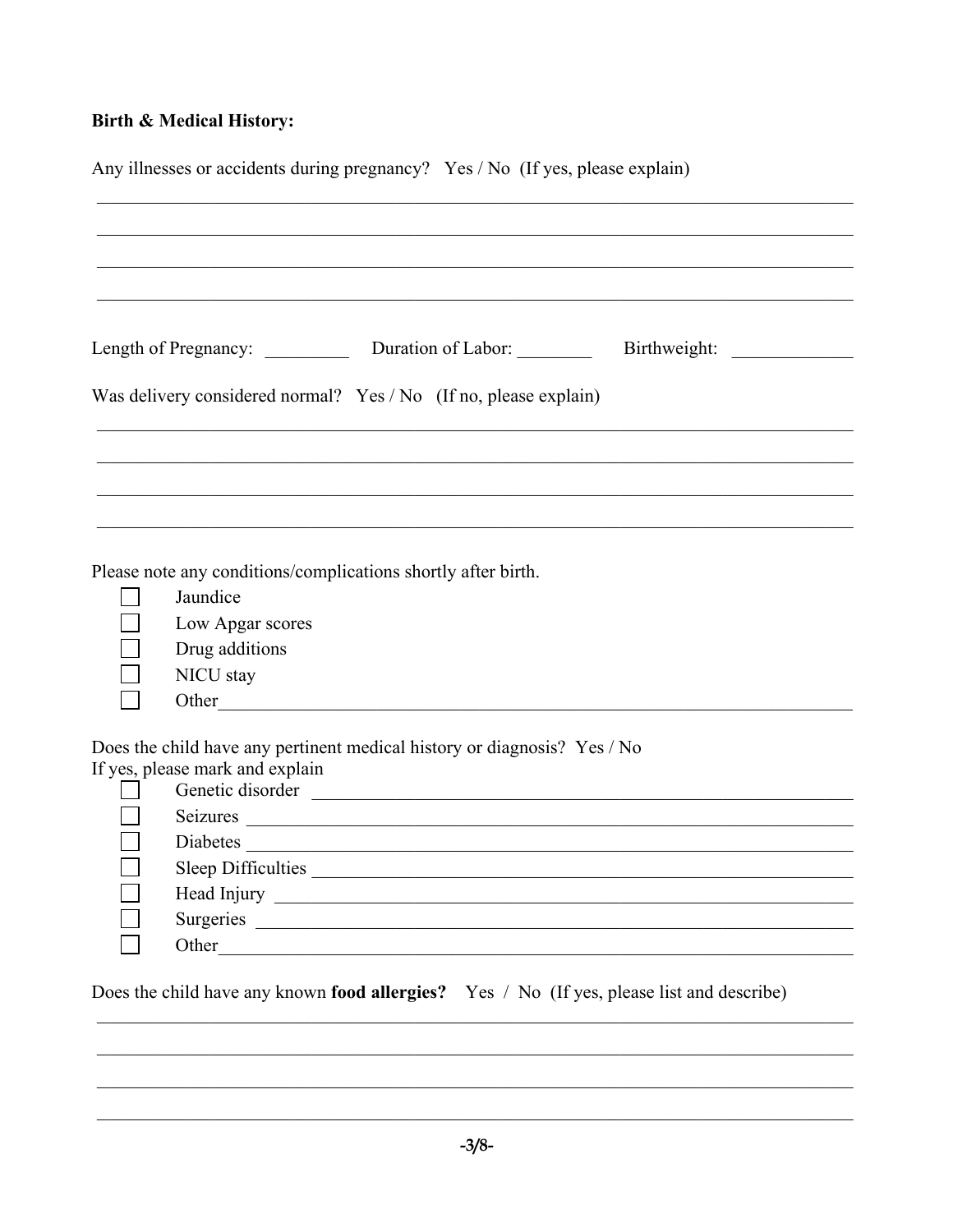| Is the child taking any medications? Yes $\land$ No (If yes, please list) |  |
|---------------------------------------------------------------------------|--|
|---------------------------------------------------------------------------|--|

## **Hearing:**

 $\_$  , and the set of the set of the set of the set of the set of the set of the set of the set of the set of the set of the set of the set of the set of the set of the set of the set of the set of the set of the set of th

\_\_\_\_\_\_\_\_\_\_\_\_\_\_\_\_\_\_\_\_\_\_\_\_\_\_\_\_\_\_\_\_\_\_\_\_\_\_\_\_\_\_\_\_\_\_\_\_\_\_\_\_\_\_\_\_\_\_\_\_\_\_\_\_\_\_\_\_\_\_\_\_\_\_\_\_\_\_\_\_\_

\_\_\_\_\_\_\_\_\_\_\_\_\_\_\_\_\_\_\_\_\_\_\_\_\_\_\_\_\_\_\_\_\_\_\_\_\_\_\_\_\_\_\_\_\_\_\_\_\_\_\_\_\_\_\_\_\_\_\_\_\_\_\_\_\_\_\_\_\_\_\_\_\_\_\_\_\_\_\_\_\_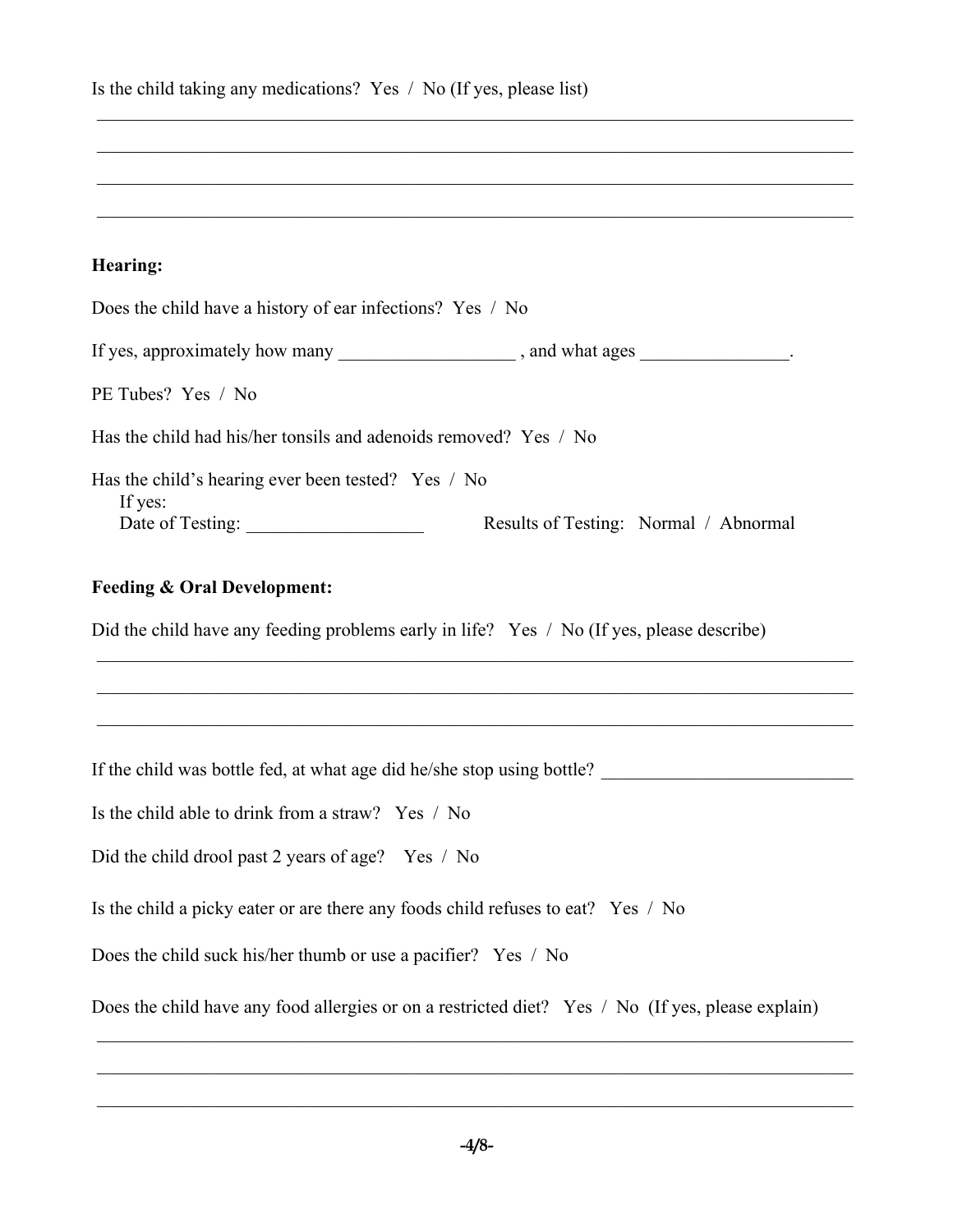## **Developmental Milestones:**

At what age did the child acquire each developmental milestone? N/A if not yet completed.

| <b>Language Skills</b>          | Age | Comments |
|---------------------------------|-----|----------|
| Coo & Babble, "bababa"          |     |          |
| <b>First Words</b>              |     |          |
| Combine 2-3 words, "more juice" |     |          |
| Used 2-3 word sentences         |     |          |
| <b>Asked Questions</b>          |     |          |
| <b>Gross Motor</b>              | Age | Comments |
| Sit independently               |     |          |
| Crawl                           |     |          |
| Walk                            |     |          |
| Pedal tricycle                  |     |          |
| <b>Fine Motor</b>               | Age | Comments |
| Independently get dressed       |     |          |
| <b>Trace Shapes</b>             |     |          |
| Write her/his name              |     |          |
| Cut along lines with scissors   |     |          |

Do you feel the child is well coordinated? Yes / No Explain:

| What is the child's dominant hand:                | Right | Left | Undetermined                                       |  |
|---------------------------------------------------|-------|------|----------------------------------------------------|--|
| Does the child use 3-finger pencil grip? Yes / No |       |      |                                                    |  |
| Is the child toilet trained? Yes / No             |       |      | If yes, at what age was your child toilet trained? |  |

\_\_\_\_\_\_\_\_\_\_\_\_\_\_\_\_\_\_\_\_\_\_\_\_\_\_\_\_\_\_\_\_\_\_\_\_\_\_\_\_\_\_\_\_\_\_\_\_\_\_\_\_\_\_\_\_\_\_\_\_\_\_\_\_\_\_\_\_\_\_\_\_\_\_\_\_\_\_\_\_\_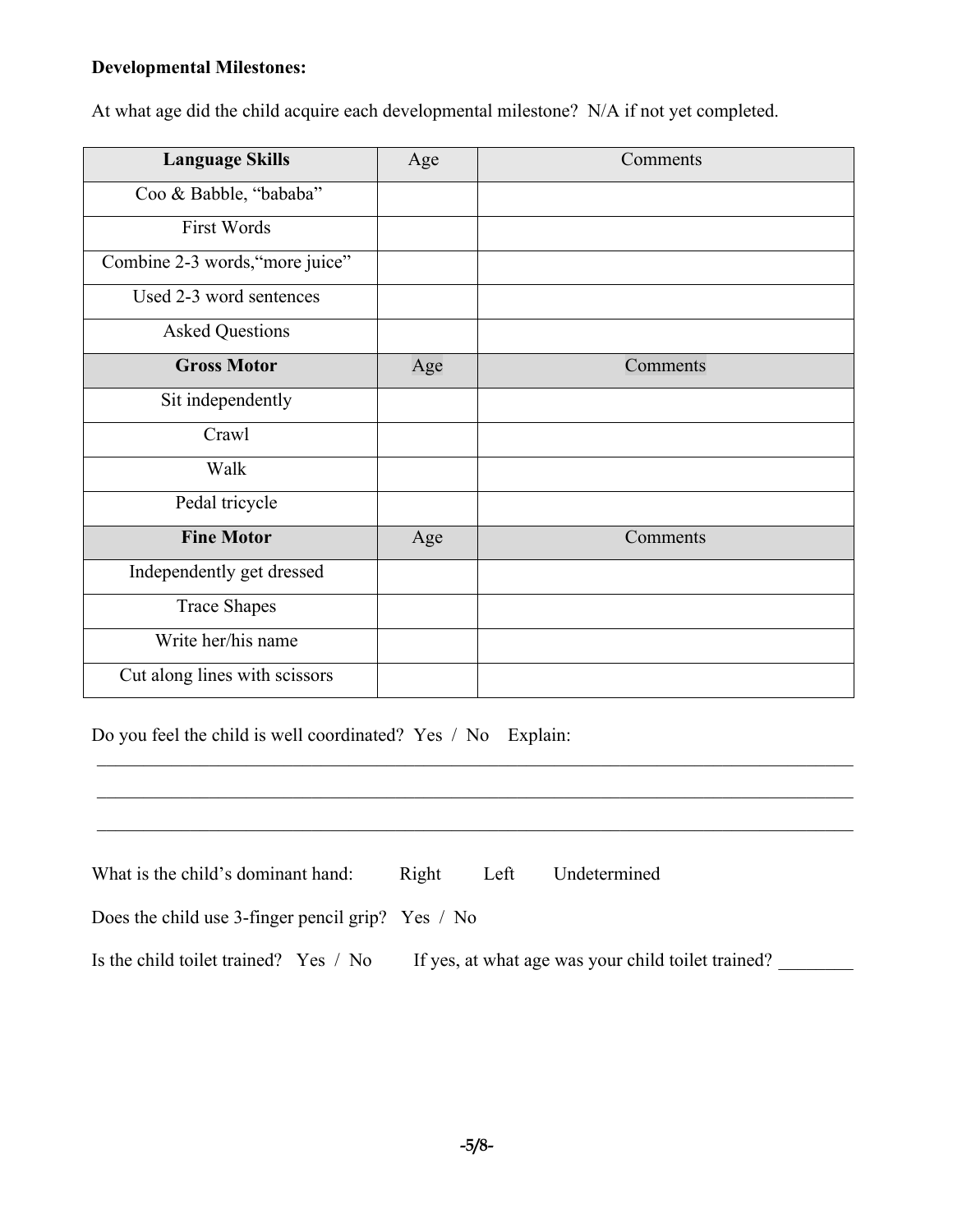# **Play & Social Skills:**

The child has **noted difficulty** with the following (please check all that apply):

|          | Greeting people when arriving or leaving<br>Engaging in eye contact<br>Maintaining conversation<br>Turn taking<br>Recalling or telling about everyday events<br>Answering questions<br>Following one/two-step directions<br>Transitioning from one activity to another<br>Behavior challenges<br>Anxiety<br>Attention |
|----------|-----------------------------------------------------------------------------------------------------------------------------------------------------------------------------------------------------------------------------------------------------------------------------------------------------------------------|
|          | <b>Speech &amp; Language History:</b>                                                                                                                                                                                                                                                                                 |
|          | What is the child's primary way of communicating?                                                                                                                                                                                                                                                                     |
|          | Sign Language<br>Words<br>Eye contact<br>  Gestures<br>Jargon<br>Sentences                                                                                                                                                                                                                                            |
|          | Does the child have difficulty formulating sounds or words? Yes / No (If yes, please explain)                                                                                                                                                                                                                         |
|          |                                                                                                                                                                                                                                                                                                                       |
| explain) | Does the child appear to have age-appropriate grammar/sentence structure? Yes / No (If yes, please                                                                                                                                                                                                                    |
|          | To family<br>Is the child's speech understandable?<br>To friends<br>To you                                                                                                                                                                                                                                            |
|          | Does the child appear to understand what you say (directions, questions)? Yes / No                                                                                                                                                                                                                                    |
|          | Please give an estimate of how many words are in the child's vocabulary:<br>Receptive (words he/she understands)<br><u> 1980 - Jan Barat, martin a</u><br>Expressive (words spoken)                                                                                                                                   |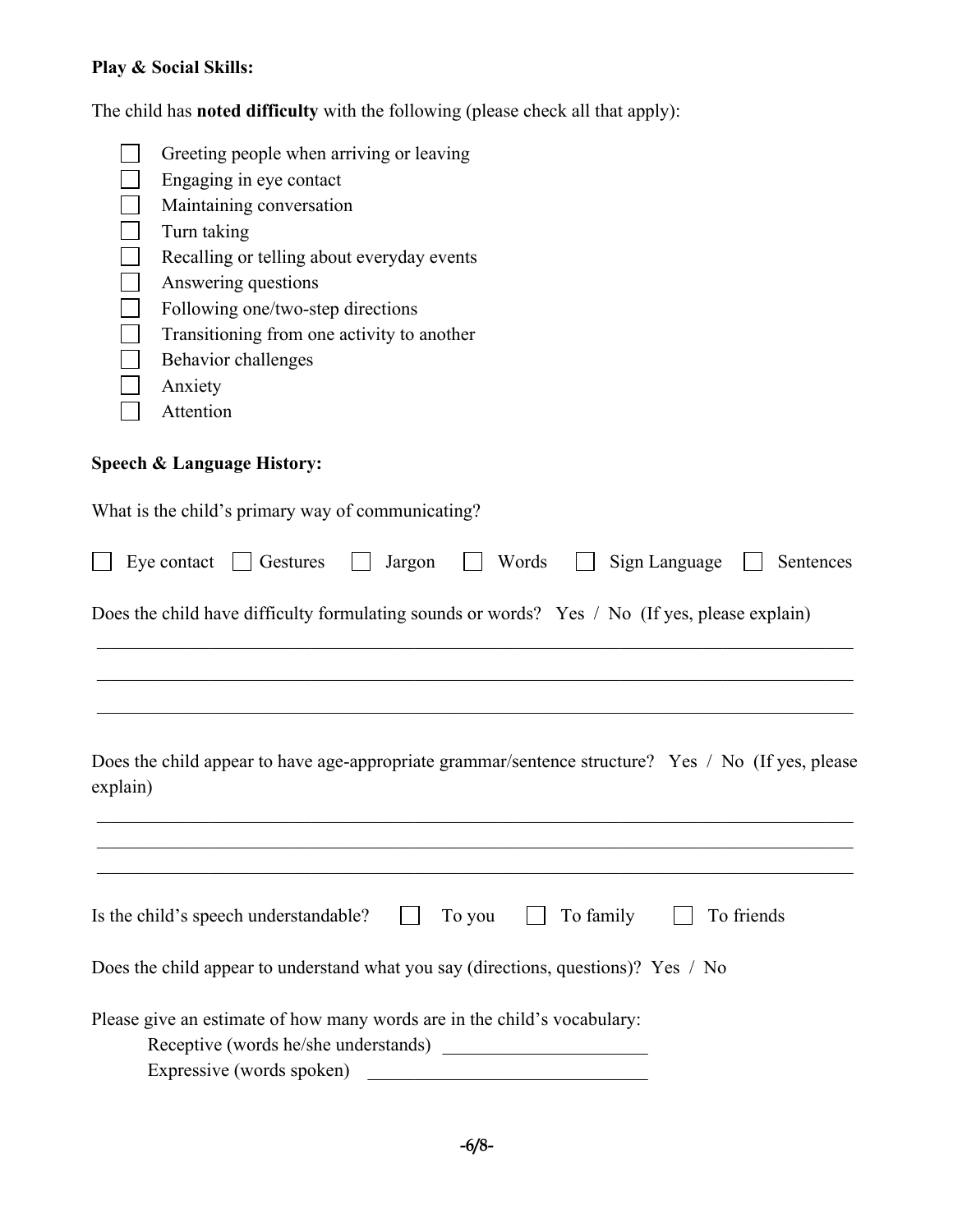| Is the child aware of, or frustrated by, any speech-language-literacy difficulties? Yes / No |  |
|----------------------------------------------------------------------------------------------|--|
| (If yes, please describe)                                                                    |  |

 $\_$  , and the set of the set of the set of the set of the set of the set of the set of the set of the set of the set of the set of the set of the set of the set of the set of the set of the set of the set of the set of th

| Do you and your spouse agree on the problem and how it should be handled? Yes / No |  |
|------------------------------------------------------------------------------------|--|
| Please explain:                                                                    |  |

#### **School & Daycare Information:**

| Does the child attend daycare? Yes / No                                                             |            |        |
|-----------------------------------------------------------------------------------------------------|------------|--------|
| Location:                                                                                           | How often: |        |
| Does the child attend preschool? Yes / No                                                           |            |        |
| Location:                                                                                           | How often: |        |
| Name of School & School District:                                                                   |            | Grade: |
| If retained, what grade:                                                                            |            |        |
| Is the child receiving services under an Individual Education Plan (IEP) or 504 Plan?<br>No.<br>Yes |            |        |

 $\_$  , and the set of the set of the set of the set of the set of the set of the set of the set of the set of the set of the set of the set of the set of the set of the set of the set of the set of the set of the set of th

#### **If yes, please attach a copy to this questionnaire.**

Has a psycho-educational assessment been completed by a Psychologist?

- $\Box$ No
	- Yes, through the school district
	- Yes, privately

## **If yes, please attach a copy to this questionnaire**